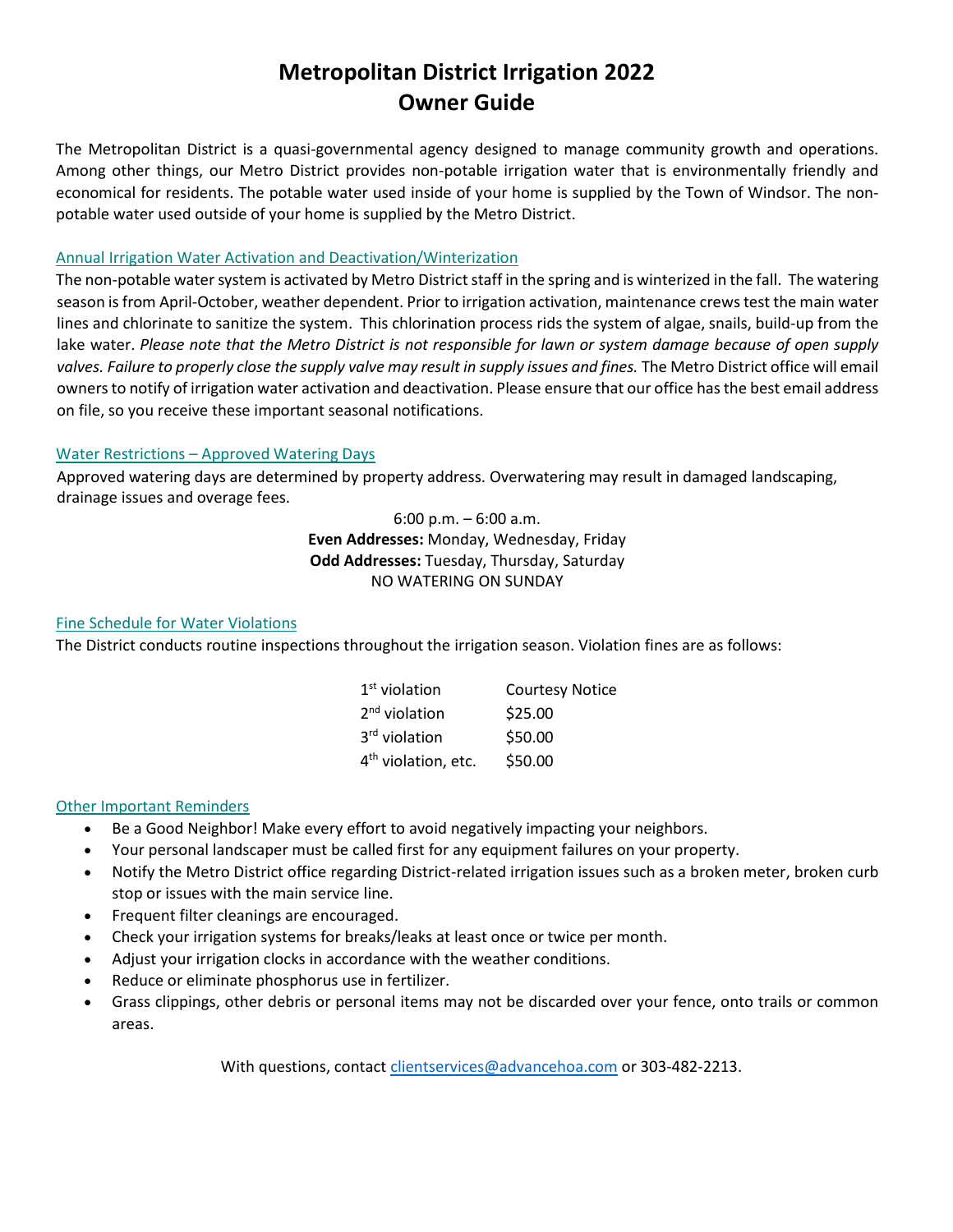# **Metropolitan District Irrigation 2022 Water Wise – Water x3 per Week**

# **Watering Restrictions:**

6:00 p.m. – 6:00 a.m. **Even Addresses:** Monday, Wednesday, Friday **Odd Addresses:** Tuesday, Thursday, Saturday NO WATERING ON SUNDAY

Please watch this informative video about how and when to irrigate your lawn: <https://www.youtube.com/watch?v=erBc8zRE3Lo&t=5s>

Or search: Water Wise - Water Your Colorado Lawn 3 Times a Week

## **Match Sprinkler Output to Lawn's Needs**

Your lawn does not require water every day. Your irrigation system should provide approximately 300 gallons of water per 1,000 sq. feet of turf -  $3x$  per week. Once you confirm how much water the lawn needs and rates in which the sprinklers apply water, you can calculate how long the sprinklers need to run. There are two (2) recommended methods for programming your irrigation clocks.

- 16-20 minutes total per night
- 8-10 minutes x2 per night

## **Check Your Irrigation System Regularly**

Overwatering may result in damaged landscaping, drainage issues and overage fees. Save water by routinely adjusting the controller according to the weather and season. Better yet, operate the controller manually. Before watering, look for signs that the lawn needs to be watered. A dull bluish-gray color and footprints left on the grass are signals that it's time to water.

Turn on each zone for 5 minutes and observe any problems. To make repairs easier, write down or flag what you see. Contact an irrigation professional with any issues. If there is an issue with the water meter, curb stop or the main supply line call 303-482-2213 or for an after-hours emergency call 800-892-1423.

### **Watering Extension Permits**

Additional irrigation watering outside of approved days is permitted on a case-by-case basis. Owners conducting repairs or who have newly installed landscaping are eligible for a watering extension. Email your request to[: clientservices@advancehoa.com.](mailto:clientservices@advancehoa.com)